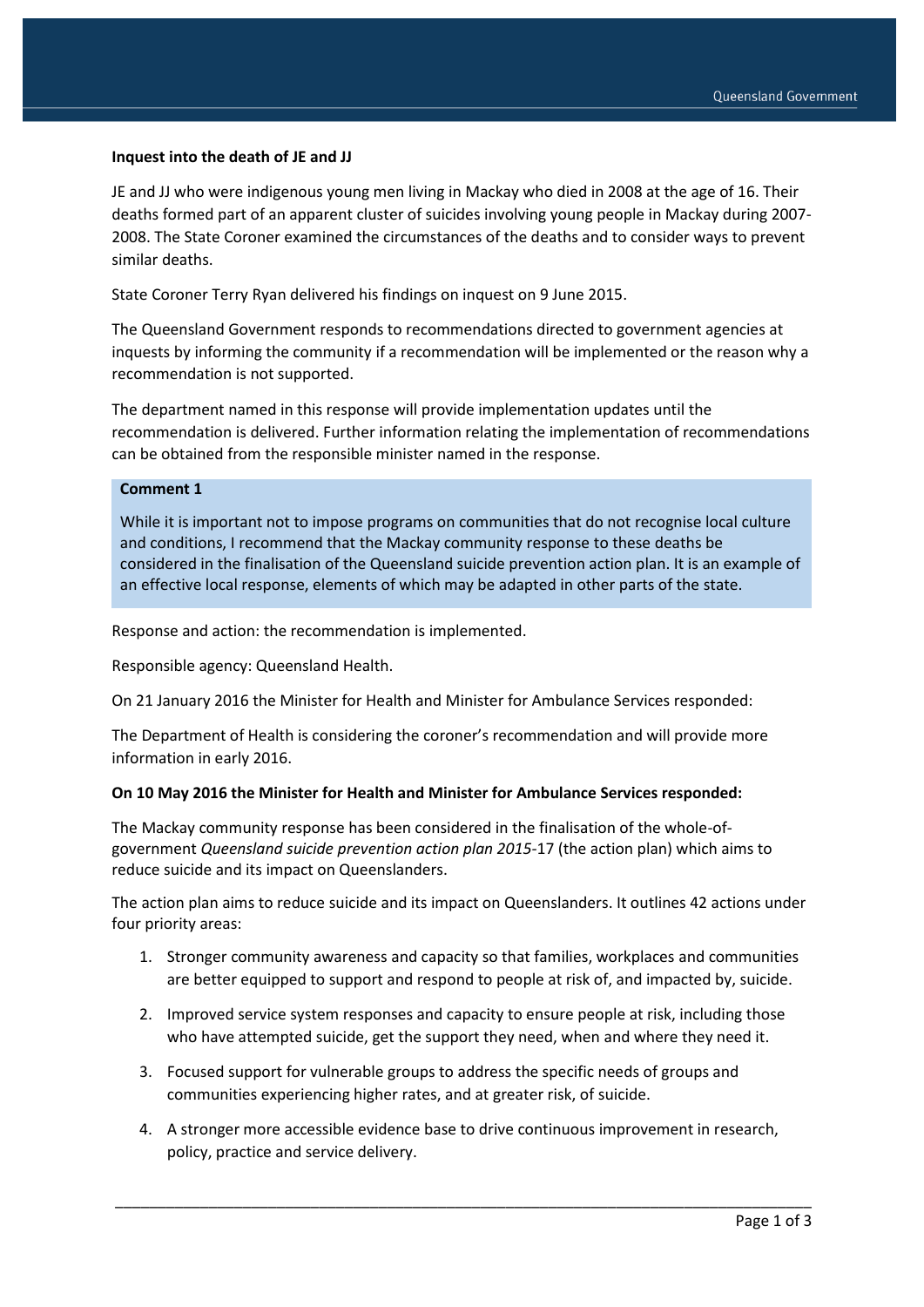Underpinning the action plan is the principle that interactions with state government services, including health and social services, offer an opportunity to support those at risk of suicide and families of those who have attempted suicide.

The action plan includes actions that support the Mackay community response, which was the community having access to information and research, the capacity to respond to suicides and the flexibility in provision of service responses. The actions include the development and implementation of a data and information sharing network which will include providing information and data to communities; actions to provide training to frontline workers in a range of areas including child protection and emergency departments in Queensland's public hospitals to improve the identification of people at risk of suicide and improve responses.

One action will be led by the Queensland Mental Health Commission, who will bring these actions together by developing and trialling a place-based suicide prevention initiative that builds on community strengths in up to two sites including a rural and remote community. Work has commenced to develop the pilot project and it is anticipated that the pilot will commence in 2016.

The action plan will be implemented from 2015 to 2017 and will be reviewed after 12 months. The Queensland Mental Health Commission will lead the monitoring of the action plan's implementation, supported by a whole-of-government Queensland suicide prevention reference group.

# **Comment 2**

I also recommend that the Queensland suicide prevention action plan include specific strategies aimed at addressing the unacceptably high rate of deaths from suicide for young Indigenous Australians.

Response and action: the recommendation is implemented.

Responsible agency: Queensland Health.

On 21 January 2016 the Minister for Health and Minister for Ambulance Services responded:

The Department of Health is considering the coroner's recommendation and will provide more information in early 2016.

### **On 10 May 2016 the Minister for Health and Minister for Ambulance Services responded:**

The whole-of-government *Queensland suicide prevention action plan 2015-*17 (the action plan) includes specific strategies aimed at addressing the unacceptably high rate of deaths from suicide for young Indigenous Australians.

Action 32 is in progress, to scope the current service models, barriers for accessing services and options for improvement, for Aboriginal and Torres Strait Islander young people at risk of suicide within the Townsville region. It is anticipated that the scoping of current service models in Townsville will be completed in 2016.

Action 32 is complemented by action 17 and 13 as outlined in the action plan. These include actions led by the Department of Communities, Child Safety and Disability Services to support children and young people in the child protection system such as provide training, support and resources to assist staff, as well as foster and kinship carers, to understand and respond to the mental health needs of children and young people (action 17) and the Department of Education and Training's action to

\_\_\_\_\_\_\_\_\_\_\_\_\_\_\_\_\_\_\_\_\_\_\_\_\_\_\_\_\_\_\_\_\_\_\_\_\_\_\_\_\_\_\_\_\_\_\_\_\_\_\_\_\_\_\_\_\_\_\_\_\_\_\_\_\_\_\_\_\_\_\_\_\_\_\_\_\_\_\_\_\_\_